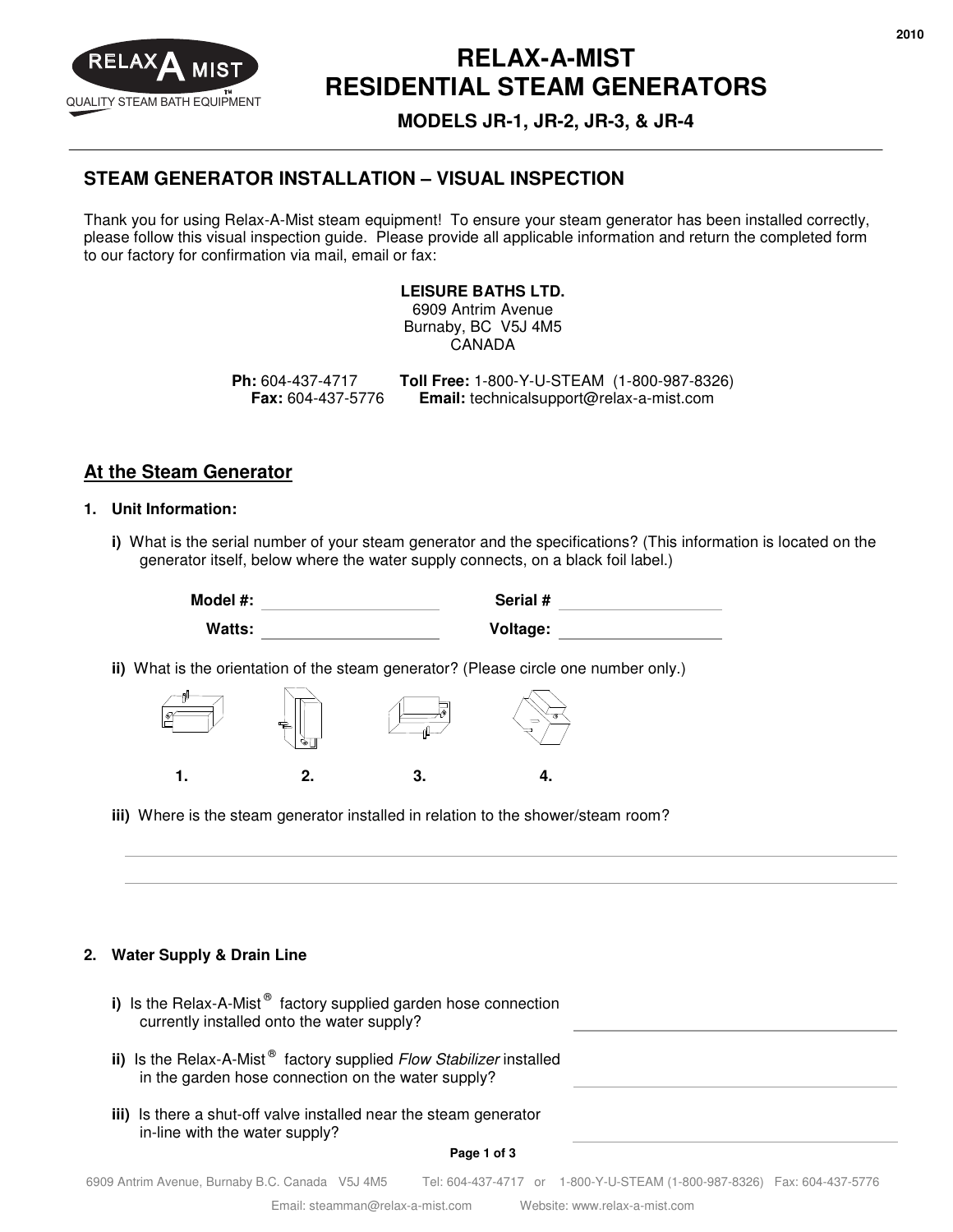### **STEAM GENERATOR INSTALLATION – VISUAL INSPECTION MODELS JR-1, JR-2, JR-3, & JR-4**

|    | iv) Is the Relax-A-Mist $^{\circ}$ factory supplied drain plug currently<br>installed in the drain line below the water supply connection?                                    |
|----|-------------------------------------------------------------------------------------------------------------------------------------------------------------------------------|
|    | v) If the Relax-A-Mist <sup>®</sup> factory supplied drain plug is not installed<br>in the drain line, has a manual or electronic drain valve been<br>installed in its place? |
| 3. | <b>Power Supply &amp; Control Wiring</b>                                                                                                                                      |
|    | i) What size is the power supply wire connected to the steam generator?                                                                                                       |
|    | ii) Is the power supply connected through the supplied knock-outs in the<br>side of the steam generator?                                                                      |
|    | iii) What size is the breaker in the electrical panel that the power supply<br>wire connects into?                                                                            |
|    | iv) Has the Relax-A-Mist <sup>®</sup> 25 foot control cord set been installed?                                                                                                |
|    | v) Is the control cord set currently plugged into the female connector<br>marked "TIMER SWITCH 24 VAC" on the side of the steam<br>generator's electrical box?                |
| 4. | <b>Steam Lines:</b>                                                                                                                                                           |
|    | i) What piping material has been used for the steam line(s)?                                                                                                                  |
|    | ii) What size is the piping?                                                                                                                                                  |
|    | iii) Is the steam line piping insulated?                                                                                                                                      |
|    | iv) What is the distance of the steam line piping from the steam<br>generator to the steam nozzles inside the shower/steam room?                                              |

### **At the Shower/Steam Room**

#### **1. Steam Room Construction**

**i)** What is the height, width and depth of the steam room? \*\* Do not deduct measurements for seating. \*\*

| Length $=$ |             |  |
|------------|-------------|--|
| Width $=$  |             |  |
| Height $=$ |             |  |
|            | Page 2 of 3 |  |
|            |             |  |